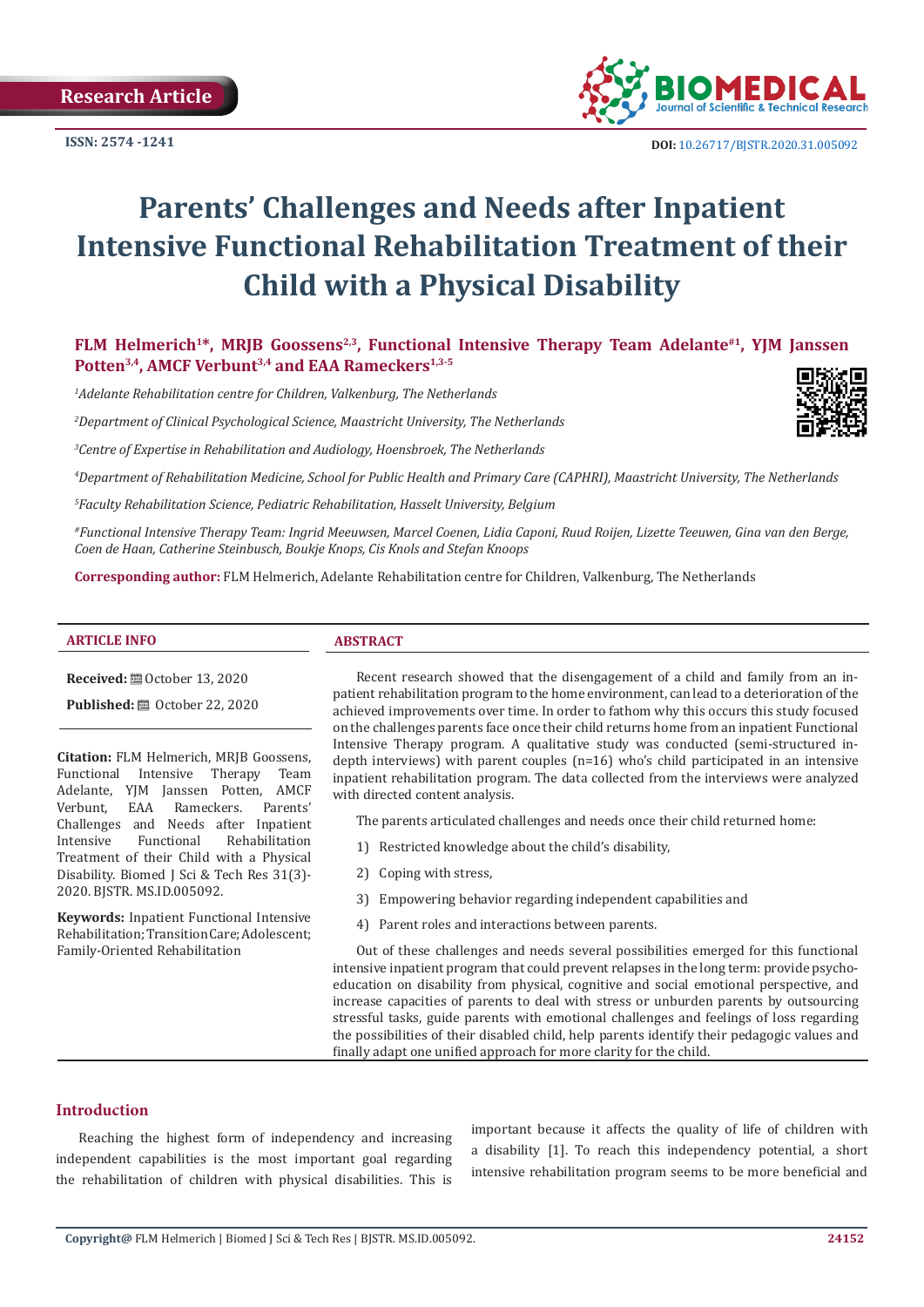effective compared to the regular long term care [1-3]. Evidence shows that significant short term results can be achieved, due to high intensive therapy [3,4]. For example: gross motor abilities, walking endurance, and upper-extremity abilities improved and remained improved after three months follow-up. Short intensive therapy is often provided during inpatient rehabilitation programs. 'FITcare4U' is an example of an functional intensive inpatient rehabilitation program and will be used for this research. FIT stands for 'Functional Intensive Therapy. FITcare4U is based on the principles of the Hand-Arm Bimanual Intensive Therapy Including Lower Extremities (HABIT-ILE) in Cerebral Palsy and translated to the Dutch rehabilitation situation for adolescents with all kind of motor disabilities and focus on mobility and self-care [4].

The main goal of FITcare4U is to empower adolescents with a disability in a very intensive and short treatment period, to reach their maximum potential concerning independency in a more effective manner [4]. Whether the main goal of an inpatient program is physical or mental improvement, positive short term effects are found in several studies. For example, when comparing inpatient rehabilitation programs with inpatient programs in which the population consists of adolescents with diagnosis in the psychiatry spectrum, recent research also shows positive short term(within 2 months) effects (aged 13 -18 years) [5]. In addition, a short intensive program for adolescents with a wide array of mental health diagnosis by Hepper and colleagues (2005) also showed benefits in the development of coping strategies, sense of own agency and positive experiences in containment in a controlled environment [6]. Even though the effects in these short intensive programs are positive, recent research shows that achieved improvements may deteriorate over a longer time period especially when returning to the same environment as before the intervention [7,8].

It seems that once children/adolescents return home, the risk exists that it is difficult for them to continue the newly acquired knowledge and skills. This could have implications in terms of their subsequent development , for example their self-esteem and self-image [9]. It is possible that the high level of support during inpatient programs make the transition back home challenging, given that the same resources: time, pedagogic knowledge and therapeutic understanding are not typically available in the home environment [5]. It seems that parents are not fully equipped to facilitate and empower the children with regards to their new skills and possibilities. It also seems that the inpatient programs focus primarily on the adolescent in their treatment while opportunities arise regarding a systemic cognitive guidance program for parents. To adapt to the newly learned skills in the home environment, a healthy family stress level is needed, in order to have enough space mentally to react adequately as parents [10].

This stress is the accumulation of aspects in several domains, for example: care tasks, work, social life, family matters. To our knowledge, it is still unknown what the perspective of parents is with regard to the experienced stress once adolescents return home following discharge and how many support parents receive. The purpose of this study was first to explore the parents' perspective on challenges and needs when their child returns home after an inpatient rehabilitation program. Second to gain insight in the needs of parents to maintain the positive results of the program in the long term. Understanding these challenges and needs is a vital step in the guidance of families during and after an inpatient rehabilitation program, which may lead to less deterioration of the learned skills over time.

#### **Materials and Methods**

#### **Study Design**

Semi structured interviews were performed to explore the challenges and needs of parents, regarding their child's transition from FitCare4U inpatient program to home, in a subjective nonquantifiable way [11].

#### **Setting and Participants**

Parents of adolescents who participated in the inpatient program FitCare4U at Adelante rehabilitation centre were asked for consent to use the interviews for this study. The adolescents enrolled in the inpatient FitCare4U program if they had specific goals regarding the development of independent capabilities. Both parents and caretakers (when possible) participated in a parent program as part of their child's treatment. The parents of the participating adolescents were eligible to participate in the study if:

- (1) The adolescents lived with their parents/caretakers,
- (2) The adolescents were between eleven and nineteen years old,
- (3) Parents could understand the Dutch language fluently, and
- (4) Attended both parent meetings

Furthermore, there were no physical restrictions regarding participation.

#### **The Program**

FITcare4u is a short functional intensive inpatient program that aims to empower children and adolescents with a disability, to reach their maximal potential in independent capabilities and stimulates the development of self-efficacy due to experiences of success [4]. It is used to provide a boost in mastering independent capabilities, developing confidence and self-efficacy. The inpatient program lasted 15 days, weekends included, with a daily 6-hour long therapeutic program, combined with school in the morning and program in afternoon and evening. Each day the specific individual goals of the children were practiced for 90 min and the remaining time was spend on performing daily life activities, sports, outdoor and creative activities. The children were individually coached by members of a multidisciplinary team of pediatric physical and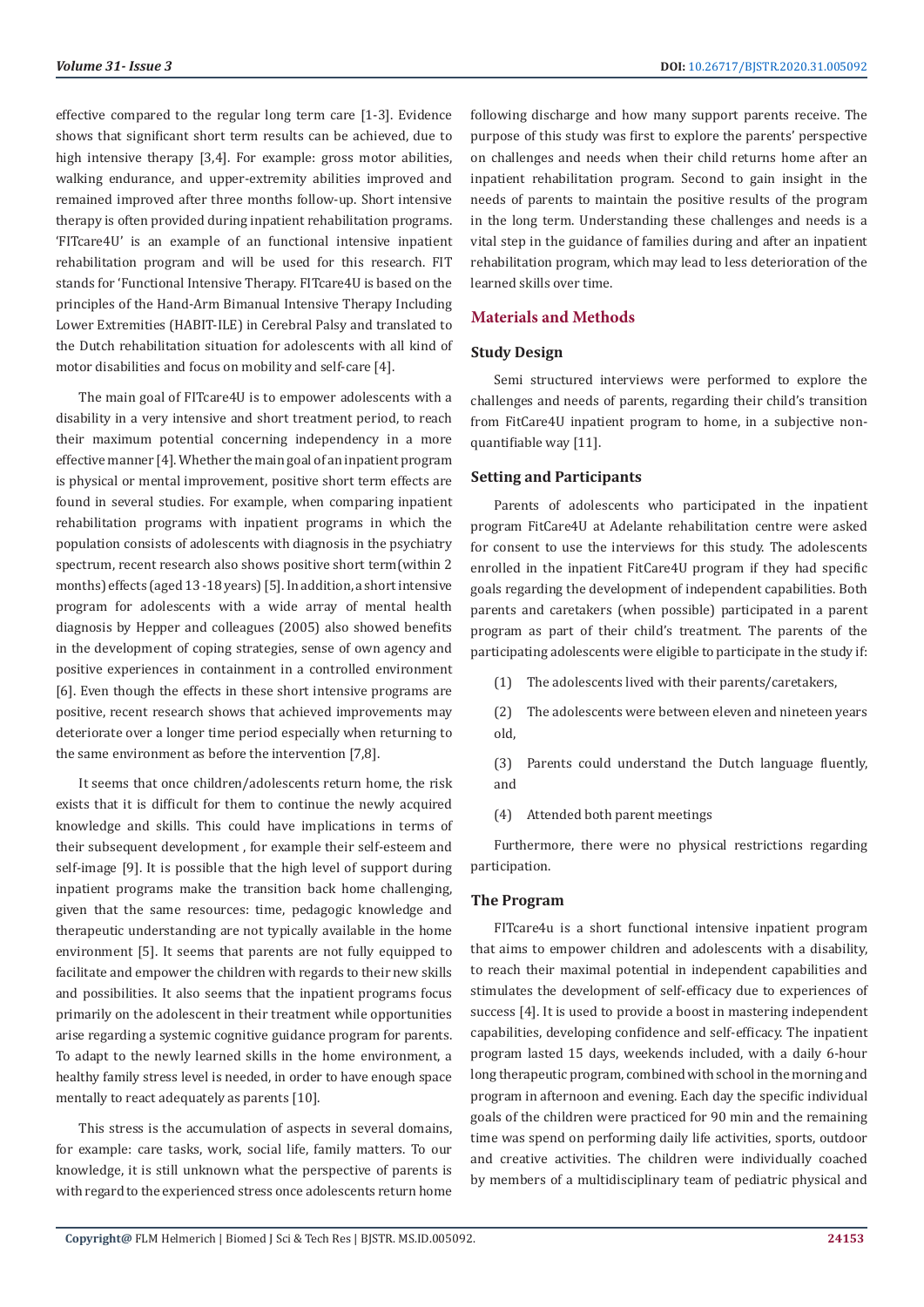occupational therapists, sport teachers, nurses, social workers, psychologists and physicians.

During two parent meetings prior to the program, parents were informed about the inpatient program for the children, the parent weekends and the ability to join this study. In the program two full days, so called 'parent weekends' were embedded in which parents of the adolescents participate in the program. These days were planned in the second weekend of the program and on the last day of the program. During these days parents met each other and had the possibility to share experiences with each other. Furthermore, parents received information on physical possibilities and limitations of their child and what they can expect regarding the future. As the parents are co-partners of their child, they participated together with their child in several activities in the parent weekend to experience the gained independent capabilities and self-efficacy of their child and to get insight on what their child is capable of. Lastly parents received many practical tips and advices during parent-meetings on how to retain the progress their children made during the program and what to do when the adolescent returns home. Table 1 gives an impression of a parent day: (Table 1).

Table 1: Parent day in week 2.

| <b>Time Schedule</b> | <b>Activity</b>                                                                             | <b>Participants</b>                                                                        |
|----------------------|---------------------------------------------------------------------------------------------|--------------------------------------------------------------------------------------------|
| 08:30-12:00          | <b>Breakfast</b>                                                                            |                                                                                            |
| $09:00 - 10:00$      | Working on<br>individualized needs and<br>independent capabilities.                         | Adolescents and their<br>parents watch and have<br>opportunity to ask<br>questions.        |
| $10:00 - 10:30$      | <b>Break</b>                                                                                |                                                                                            |
| $10:30-12:00$        | Sports activities.                                                                          | Adolescents, brothers,<br>sisters and their parents.                                       |
| 12:00-12:30          | Lunch                                                                                       |                                                                                            |
| 12:30-13:00          | Lunch                                                                                       |                                                                                            |
| 13:00-16:00          | Climbing activities.                                                                        | Adolescents with<br>therapists, parents watch<br>and have opportunity to<br>ask questions. |
| 16:00-17:30          | Preparing diner.                                                                            | Staff with adolescents                                                                     |
| 17:30-18:00          | Diner                                                                                       |                                                                                            |
| 18:00-18:30          | Diner                                                                                       |                                                                                            |
| 19:00-20:00          | Parent-meeting. All<br>parents participate in<br>group conversation<br>together with staff. | Therapists, social workers<br>and psychologists                                            |

During the program children worked on their needs and individualized independent capabilities such as increasing their maximum walking distance to better transfer in their home environment (house/school), help parents set the table and clean up afterwards, picking the clothes they want to wear and getting dressed, brushing their teeth and learn how to do their own bowel irrigation or bladder catheterization. Evaluation of the results (for example: gross motor abilities, walking endurance and upperextremity abilities) was performed at the end of the program and 3 month after the program.

#### **Procedure**

Intervention and assessments were part of the regular functional intensive treatment program in Adelante Centre of Pediatric Rehabilitation in the Netherlands. All parents were informed about the aim of study and the interview procedure before the start of the inpatient program and approved their participation regarding the interviews. If possible, both parents participated in the interviews and no preparation was needed before the interviews. After prior to the interviews. All data was anonymized and documented. The interviews were conducted during the 'parent weekends' in the last weekend of the program.

**Semi-Structured Interviews with the Parent Couples:**  A general interview guide with important themes/topics was designed to ensure that the same general areas of information are collected from each interview [12]. This interview guide was based on the themes identified in the literature (Figure 1). The themes where chosen based on the theory of De Mönninck, 2010', 'van der Ploeg & Scholte, 2008' and 'Schreurs, et al. 1993' [10,13,14]. All themes and topics were used to identify challenges and needs of parents. The interviews had a duration of 20 to 30 minutes and were audio taped and transcribed afterwards.

| <b>Identifiable</b> topics |                                        |  |
|----------------------------|----------------------------------------|--|
|                            |                                        |  |
|                            | Coping mechanisms                      |  |
|                            | Problem solving strategies             |  |
|                            | Mental- and physical resilience        |  |
|                            | Family system circumstances and        |  |
|                            | pedagogical circumstances              |  |
|                            | Inter-relational factors               |  |
|                            | Bearable stress levels                 |  |
|                            | Vision on independent capabilities     |  |
|                            | Grieving process concerning disability |  |

Figure 1: Interview topics and the 'a priori' coding scheme.

#### **Data Analysis**

The data collected from the interviews were analyzed with directed content analysis [15]. First, the transcripts of the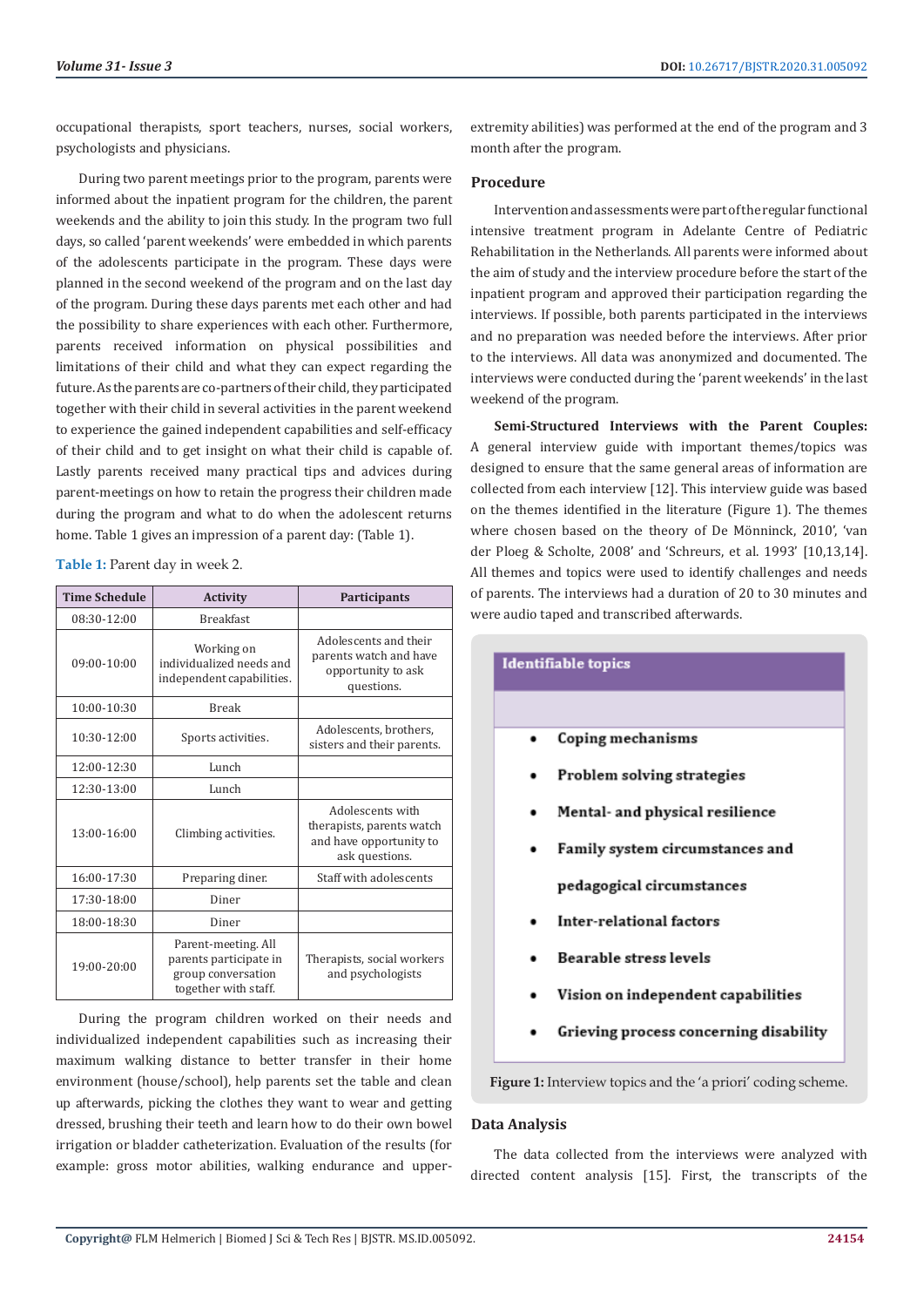interviews were read and important text fragments that related to the research questions, were marked. Secondly, the text fragments were coded *via* the 'a-priori' method. This method typifies itself by using a conceptual framework that is designed to make an inventory of codes the researcher expects to find in the interviews [16]. The conceptual framework used in this study was based on the theory of 'De Mönninck, 2010', 'van der Ploeg & Scholte, 2008' and 'Schreurs, et al. 1993'. The conceptual framework was translated into the topics given in Figure 1: These topics were initially used as coding scheme. Coding proceeded until no new codes and topics emerged and analytical data saturation occurred. To interpret the data, a consensus approach was used. The first author took the lead in the analysis. A second person who was a psychologist analyzed a subset of the transcripts. After this, modifications to the labels and clustering of themes were made before establishing a final set of codes (Figure 1).

#### **Results**

**Table 2:** The main four thematic challenges and needs of parents of children who completed the FITCARE4U program.

| <b>Challenges</b>                                                                                                                                                                                           | <b>Needs</b>                                                                                                        |  |
|-------------------------------------------------------------------------------------------------------------------------------------------------------------------------------------------------------------|---------------------------------------------------------------------------------------------------------------------|--|
| Knowledge about the child's<br>development and understanding<br>the big picture of the child's<br>disability<br>What is specific for my child or is<br>related to developmental stage of<br>child (puberty) | Provide information on disability<br>from a physical, cognitive and<br>social-emotional perspective.                |  |
| Coping with stress                                                                                                                                                                                          | Support from other family<br>members or outsourcing care<br>tasks to professional organisations                     |  |
| Stress concerning daily<br>care                                                                                                                                                                             |                                                                                                                     |  |
| Stress related to time<br>pressure                                                                                                                                                                          |                                                                                                                     |  |
| Stress related to work<br>or other areas outside family<br>household.                                                                                                                                       |                                                                                                                     |  |
| Empowering behaviour regarding<br>independent capabilities                                                                                                                                                  | Professional guidance and/or                                                                                        |  |
| absence of child's intrinsic<br>motivation                                                                                                                                                                  | pedagogic tips.                                                                                                     |  |
|                                                                                                                                                                                                             | Professional help on identifying                                                                                    |  |
| Parent roles and interactions<br>between parents                                                                                                                                                            | what parents think are important<br>pedagogic values.                                                               |  |
| Parent responsibilities<br>and expectations                                                                                                                                                                 | Developing pedagogic awareness<br>and communication skills that<br>would benefit the interaction<br>between parents |  |

A total of 16 parent couples were interviewed, who's child enrolled in the FitCare4U inpatient program. One parent couple was excluded from this research because they did not meet the inclusion criteria. The parents of the children who participated in the research had a mean age of 48, ranging from 41 to 59. Both the father and mother were interviewed simultaneously. The children who participated in the inpatient program (n=16) consisted of 9 boys and 7 girls and had a mean age of 13,8, (ranging from 11 to 17). They were diagnosed with: Cerebral palsy (10 children with spastic cerebral palsy, 2 with Dyskinetic cerebral palsy), Spina Bifida (2), Stroke (1), McCune-Albright Syndrome (1). Eleven out of 16 children had siblings. The interviews resulted in four typical challenges and needs of parents. An overview is presented in Table 2.

# **Knowledge about the Child's Development and Understanding the Overall Picture of the Child's Disability**

**Challenges:** Ten out of 16 parent couples /struggled with 'Assessing the limits of their child's disability. They did not know if certain behavior of their child was due to the disability or part of the personality and/or puberty: 'Sometimes when I ask my daughter to help me with something and she responds that she can't do it or that she is too tired, I often wonder whether I am physically and cognitively asking too much of her due to her disability or that she is just is a bit lazy due to her personality or age?' (Mother of daughter of 17).

**Needs:** Several parents felt the need to increase their knowledge on the disability of their child. Both from a physical and cognitive perspective. They struggled with what they could ask/demand of their child with regards to independency with their child's disability in mind. Some parents preferred to do it themselves while others would like external help. This 'Do-ityourself approach vs outsourcing help' were the two most common needs. 'I think me, and my wife can do it on our own, but we could use some tips or suggestions or maybe a plan, that we can try out once our daughter returns home' (father of daughter of 17). The majority of the parents preferred a practical solution in the form of a step-by-step plan they can take home and use as some sort of guideline. Furthermore, they felt the need for extra information on the disability or the physical/mental boundaries of the disability, or the organization of external help regarding the empowerment of their children. Other parents had difficulties formulating a possible solution that was suitable for them.

#### **Coping with Stress in the Home Environment**

**Challenges:** Twelve of the 16 parents interviewed identified 'the sum of stress concerning the daily care' and 'stress related to time pressure' as challenges that could lead to relapses once the child returned home. "The stress of encouraging and taking care of my child during the day, drains all of my energy, this prohibits me from being patient in certain situations. Especially if there is time pressure to get all my children to school on time (Mother of son of14). Particularly 'stress related to time pressure' was mentioned by the majority of parents (10 of 16 parents): "the idea of the school bus standing in front of our house and our child has not brushed his teeth yet or has not been dressed yet, makes me nervous already and I don't know how to handle this in a different way" (Mother of son of 15). The parents explained that the morning routine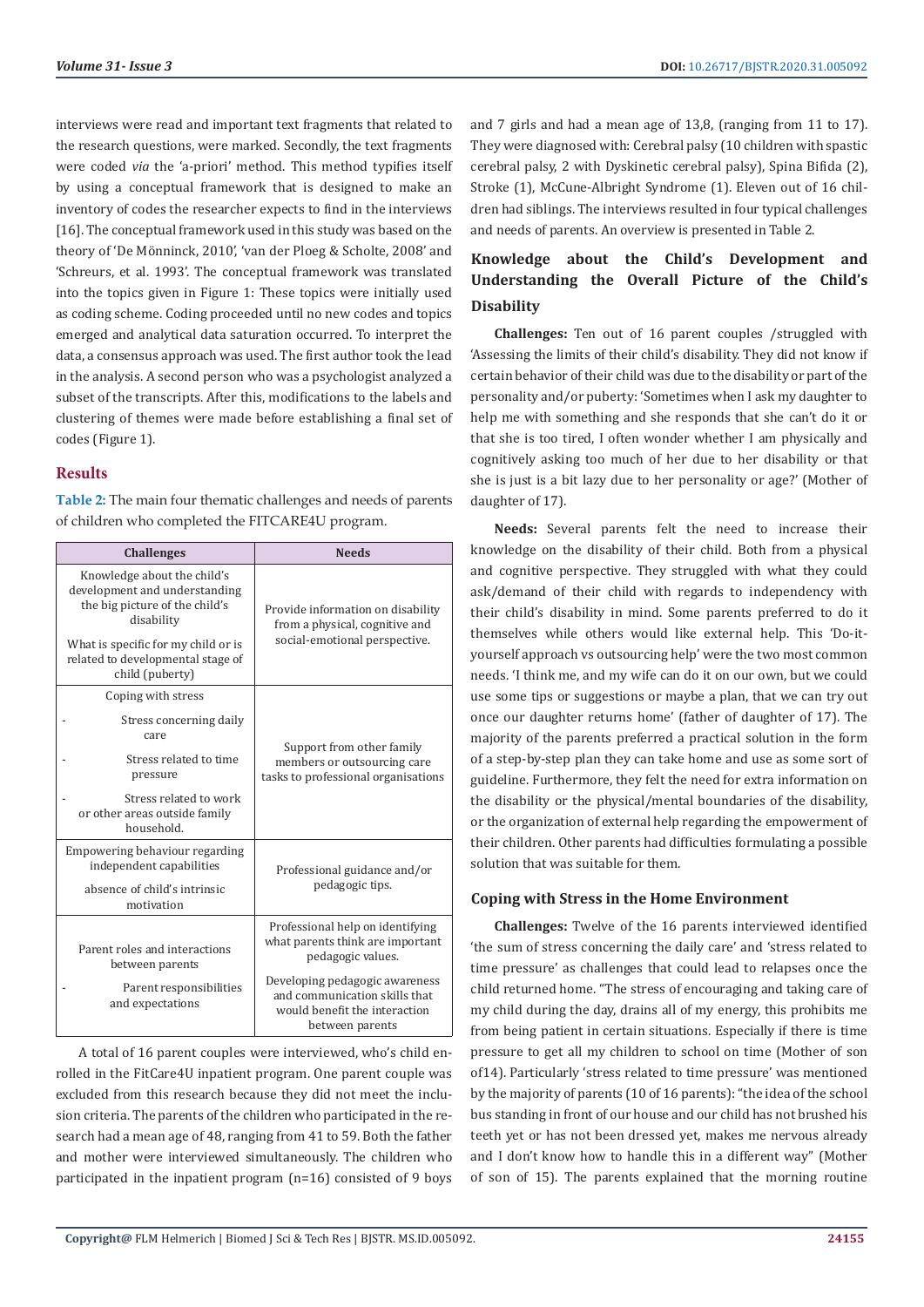takes longer if you have a child with a disability. Some children/ adolescents rely on their parents to get dressed, shower or need guidance for other personal hygienic activities.

In addition, children with Spina Bifida rely on their parents for proper bowel irrigation or bladder catheterization. All these tasks combined with the pressure to get ready in time, was perceived as challenging. Several parents identified 'stress related to work or other external domains' as possible failure factors once the child returned home. "Sometimes when I arrive home from work I'm so mentally and physically drained that I don't have the energy to be patient, especially if you have three children that demand attention," (father of son of 14). These parents explained that it was hard for them to cope with 'demands from work', 'demands from other children' in the family, or 'other challenges outside of the family' that have an impact on the parent, besides the care of their child with a disability.

**Needs:** Coping with the daily stress of taking care of a child with a disability was perceived as challenging, especially in combination with 'time pressure', the child's lack of intrinsic motivation and stress from work or other domains outside the family. For example, children work on independent capabilities as brushing their teeth, help parents set the table, increasing their maximum walking distance for a better transfer in the house/school, etc. What makes it difficult and more time consuming in comparison to non-disabled children is that these children take longer to finish tasks, or still need help on certain parts of a task because of their disability. Furthermore, due to their disability and/or low performance intelligence some children are 'over asked' and do not understand certain tasks or know how to come up with adequate solutions. Parents feel the need to receive professional guidance on how to cope with these challenges. The parents perceived 'support from other family members or external organizations' as helpful with regards to holding on to the newly acquired skills and knowledge of the child. By receiving this support, the parents felt less burden with regards to the care of their child/children in combination with balancing the experienced stress. Furthermore, the need for professional guidance is expressed by the parents, to learn to deal with the time related stress.

# **Empowering Behavior Regarding Independent Capabilities**

**Challenges**: The 'absence of the child's intrinsic motivation' and not knowing how to cope with this absence of intrinsic motivation was also perceived as a challenge and a possible relapse factor according to the majority of the parents interviewed (12 of 16 parents): 'I don't know how I can motivate my child to pack his bag for school, it seems that the harder I pressure him the more he resists, which leads to me losing my patience.'(father of son of 15). Parents struggled with empowering their child to show behavior that would benefit their independency. One could argue that all parents face these challenges, but this example distinguishes itself from a

non-disabled child by showing that next to a decreased intrinsic motivation, a lack of intelligence of the child and the overestimation of the child's capabilities by parents, can increase complexity in the interaction of parents with their child. It is therefore important that parents learn the difference whether a situation is caused due to a lack of motivation or possible other factors.

**Needs:** The parents were convinced that parental extrinsic motivation would not be as effective as the extrinsic empowerment applied by strangers during the inpatient program. 'I believe that children are more obedient to strangers than me as a mother for example. I don't know why this is the case, maybe because they feel that they can be themselves around me without significant consequences?' (mother of daughter of 17).This lead to the parents' believe that in order to prevent relapses once the child returns home, help from professionals is needed to cope with the empowerment of their child. Nine out of the 16 parents believed they could use pedagogic tips for empowerment of their child once they returned home. Some parents would like to receive only information, while other parents were more interested in outsourcing this information and make use of professional help when they returned home.

#### **Parent Roles and Interactions between Parents**

**Challenges:** The parents identified several relapse factors in the domain of interpersonal relations as points of improvement to increase the chance of a successful transition home. 'Communication between parents' and 'parent roles' and 'communication expectations' were the most common interpersonal factors. Communicating your feelings, thoughts and expectations from mother to the father and the other way around, was perceived as helpful and would lead to more clarity for the child. In addition, it would also prevent that the child benefits from this un-clarity to refuse to do not likeable activities.

One mother stated :"My husband is by nature more patient and softer in his approach, this forces me to be more decisive. I believe I have to do this in order to compensate this and get things done. However, sometimes I would like to be soft and patient in my approach and I expect my husband to be more decisive" (Mother of daughter of 17). In other words, pronouncing expectations towards each other as parents would be beneficial, according to several parents.

**Needs:** The parents expressed the importance of communicating expectations towards each other as parents. Some parents could use some help identifying what they think are important pedagogic values. Furthermore, in correspondence with the knowledge gap described earlier in this chapter, it is important that the father and mother has the same information about what the disability exactly entails from a physical and cognitive perspective in order to act accordingly and adapt an unified approach as parents. In addition to this, developing communication skills that would benefit the interaction between parents was perceived as a vital need.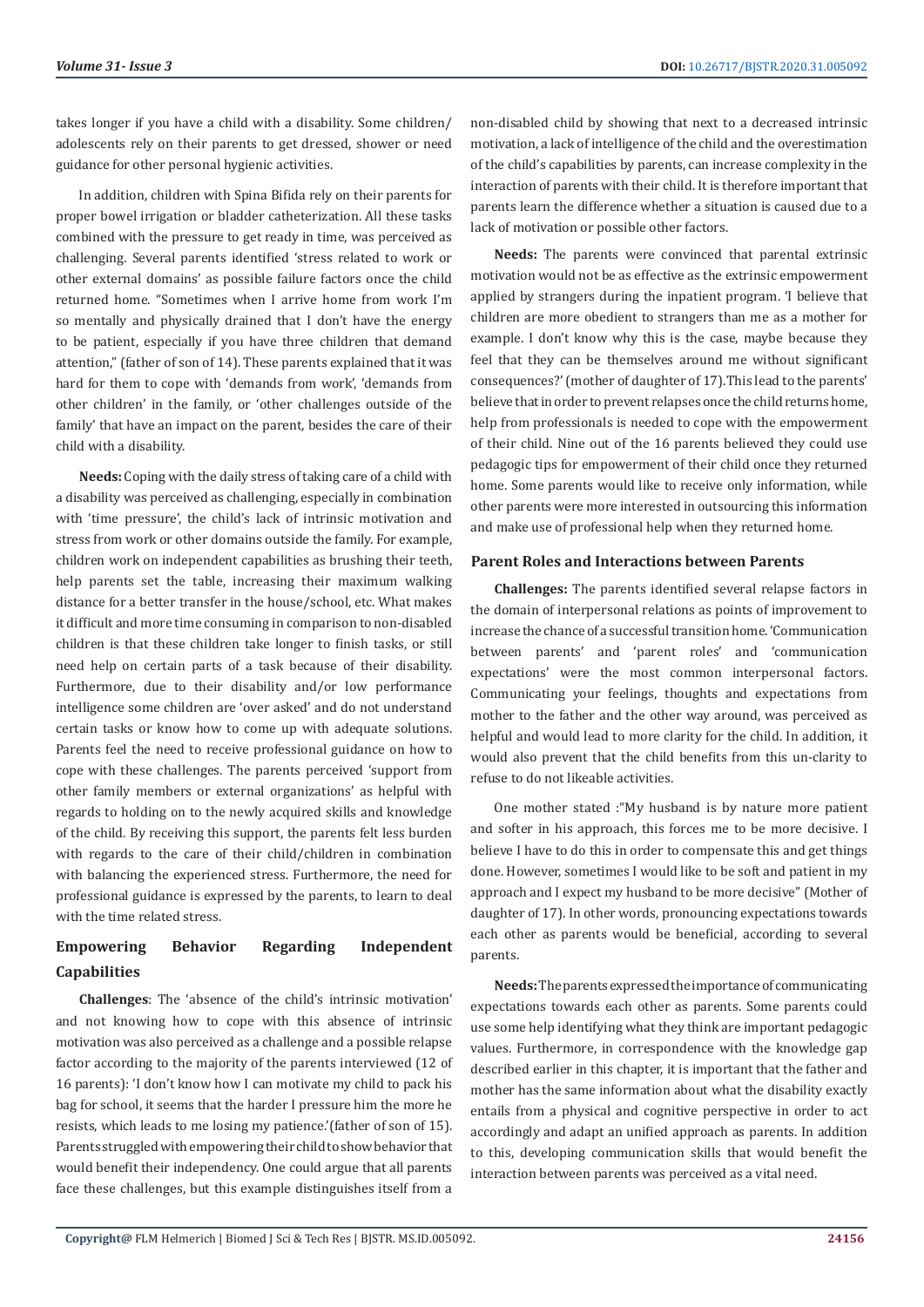#### **Discussion**

This study focused on 'the challenges and needs of parents once their child returns home from an inpatient Functional Intensive Therapy program. The goal was to focus on the perspective of parents on how to improve retainment of the positive treatment results once the child returned home. There were four challenges and four needs identified.

# **The First Challenge Concerned the Lack of 'Knowledge about the Child's Development and Understanding the Big Picture of the Child's Disability'**

Parents struggled with the situation that they did not know if certain behavior of their child was due to his or hers disability or part of his or hers personality and/or puberty. Parents wondered which physical demands are realistic concerning the disability and which behavioral demands are realistic considering the development stage of the child? It can give parent guidance if they know on what social-emotional level they have to interact with their child. This need for knowledge corresponds with findings from research done by Weis, et al. 2015 who found that caregivers wanted to increase their parenting knowledge and increase emotional support for themselves in order to smoothen the transition from an inpatient program to the home environment [17].

Psycho-education on certain disabilities and more detailed information on cognitive aspects of the disability and socialemotional aspects of the disability should be part of any intensive functional program. The program can guide parents in individual or group conversations on what the disabilities entail, regarding independent capabilities for the future. Knowledge about the disability on what to expect regarding the future remains important regarding the behavior of parents after the program. West, et al. 2009 described that family-oriented rehabilitation positively impacted the quality of life of parents after dis-charge, which made parents more ready to cope with the pathology of their child and therefore react more adequately. However, they presented that the quality of life score was lower after six months than at the time of discharge. West, et al. 2009 eluded this deterioration due to the heavy burdens parents continue to encounter at home, related to the fear of a relapse in the child suffering from cancer, further surgical interventions for the child with cardiac disease, or a progressive course of the disease in the child suffering from cystic fibrosis [7].

They concluded that fears, worries and practical demands may cause a reduction in the achieved improvements. The results of West, et al. 2009 correspond with this research in the sense that fear is often related to certain levels of ignorance/insecurities on what to expect regarding the disability, especially if it is a progressive disability [7]. If the professionals can guide parents, during an inpatient program, on what to expect regarding the disability of their child in the short and long term, parents will be more prepared to deal with their fears whether these are realistic or not. This can give them more confidence in what they can ask of their child regarding the child's independency. After the program it is needed to organize additional professional help in the home environment, if needed. West, et al. 2009 research also shows that in order to retain positive results it is not only important to guide parents during discharge but also the months after the program. In other words, a third recommendation is to actively monitor progress and provide guidance up to six months after the inpatient program [7].

# **The Second Challenge Identified was 'Coping with Stress'. Parents Expressed the Needs to be Strengthened or Adjusted in their "Parent Capabilities and/or their Environment"**

As mentioned earlier West, et al. 2009 eluded that relapses often occur due to the heavy burdens parents experience again at home, having a negative effect on the quality of life of parents. Coping with the daily stress of taking care of a child with a disability was perceived as challenging, especially in combination with 'time pressure', the child's lack of intrinsic motivation and stress from work or other domains outside the family. Consistent with previous studies (Mönnink , 2010) the parent's perceptions indicate that it is important to investigate 'bearable stress levels' of parents in order to set the right preconditions to facilitate new behavior on an individual and family level [10]. In case the parents needs help, an intensive intervention could be done in the form of outsourcing care tasks of parents to reduce stress. However, handling this stress is a twofold matter: Handling stress is a major component and increasing parents capability to handle stressful challenges that occur when raising a child with a disability. The second important component is decreasing stress by decreasing the amount of care tasks. Especially when parents stress is unhealthy and not bearable anymore. This can be done by outsourcing certain care tasks to professionals in order to prevent relapses of the children. This corresponds with the research done by Weis, et al. 2015 who found that caregivers felt the need to increase emotional support for themselves, and gain access to additional child and family services in order to prevent relapses [17].

# **The Third Challenge Identified was about 'Empowering Behavior Regarding Independent Capabilities'**

Parents struggled with empowering their child to show behavior that would benefit their independency in the future. Sometimes parents mirror the independency demands of their disabled child to a non-disabled child. On the other hand, sometimes, parents are too conservative in their approach and the children are understimulated to reach their independency potential. This can be based on the lack of knowledge about the disability and/or an emotional challenge. Parents have to deal with disappointments during the transition to adulthood of their disabled child. Consistent with previous research done by Fernández-Alcántara, et al. 2015, it is important to guide parents emotionally and practically with regards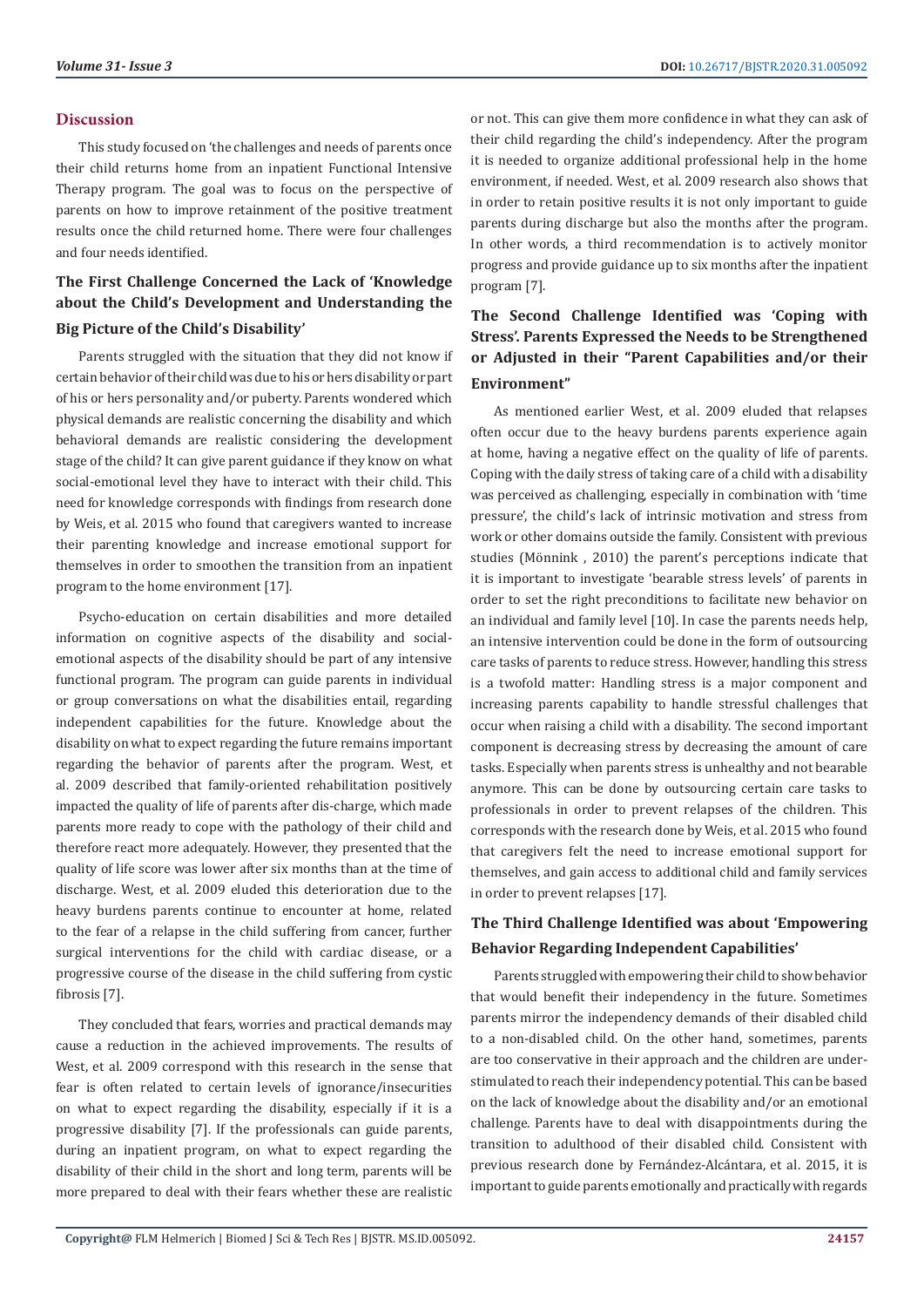to feelings of loss of the 'ideal child' and his or hers capabilities [18]. For example: disappointments that their child can not follow regular education, disappointments that some children will never experience paid employment and disappointments that some children will never live fully independently in their own house without professional guidance. Therefore, nurturing the 'grieving process' of parents is vital to prevent relapses.

In addition to this, even though the studies from Bleyenheuft, et al. 2017; Sakzewski, et al. 2014; Novak, et al. 2013 all found that positive results were achieved from a physical perspective due to high intensity therapy (in a short period of time) [1-3], you have to take in consideration that grieving processes of parents are long and slow of nature, and may deviate from the gained skills of the child in an inpatient therapy program. There are several opportunities to improve the inpatient program, for example the guidance of the emotional processes of parents described above. During the parent weekends there are opportunities to nurture this process as a rehabilitation team. This can be done in individual conversations with parents where themes as feelings of loss of the 'ideal child' and how this correlates to independent capabilities, should be the main topic of conversation. Another opportunity for the program is that rehabilitation staff follows up on these processes after the inpatient program, in order to increase/maintain the quality of life of parents mentioned by West, et al. [7].

# **'Parent Roles and Interactions between Parents' was Identified as the Fourth Challenge.**

The results show that pedagogic knowledge and knowledge about the disability are both important for parents. Once you have more knowledge about these aspects it is important to have one unified approach as parents, when guiding the child with a disability to adulthood. This is consistent with research done by Claes, et al. 2012 were they state that clarity about rules and agreements is crucial for children with disabilities and lower intelligence [19]. Especially for children with a disability who have below average performance intelligence benefit from this unified approach which can lead to more clarity and structure for the child. As Claes, et al. 2012 described that predictability, regularity, recognizability and clarity should have the upper hand in raising a child with a disability [19].

The results also show that communicating role expectations towards each other as parents could lead to more clarity for the child and could prevent that the child makes misuse of this situation. Furthermore, developing communication skills that would benefit the interaction between parents was perceived as helpful. In other words, it is also important to look further than the child-parent relationship. This corresponds with findings from Lask J, et al. 1998 as they state that the distance of the inpatient unit from the family can be an added complication. This situation may intensify the focus onto the child and can lead to a marginalization

of other important factors in the child's family relationships and wider environment [20]. The benefit of the positive changes of the child after the treatment program can be diminished by what is happening in other areas of the family household. Therefore, it is recommendable for intensive programs to raise the parent's awareness about the period after the inpatient program and how to benefit from all the gained skills.

This can be realized by including individual conversations with parents, during the parent weekends, where social workers and psychologists can help to identify which values are important for both parents, communicate about the parents expectations of each other in raising their child with a disability, and communicate about the parents expectations regarding the future of their child in order to manage expectations and guide the emotional process. Although this study generated data from a specific program of Adelante and involved a limited amount of parents, this type of program is used in several other forms and locations which enables a generalization of results.

#### **Conclusion**

The disengagement of a child and family from an in-patient program towards the less intense regular care can lead to a deterioration of the achieved improvements. The data shows that parents struggle with feelings of fear, stress and a knowledge gap on what the disability of their child entails. Parents felt the need to gain more knowledge on the disability of their child, what they can ask of their child mentally and physically and how to ask things in order to improve the development of or retain independent capabilities of their child. Guiding parents in voicing their parental vision towards each other in order to empower their child with one unified approach was perceived as important. Furthermore, the data showed that it is important to closely monitor stress levels of parents and intervene once stress levels are not healthy anymore, in order to prevent a negative effect on the guiding process of their children to independency. When generalizing the results of this study, inpatient intensive programs should incorporate psychoeducation on what the disability entails from a physical, cognitive and social-emotional perspective and guide parents in what they can ask of their child regarding independent capabilities.

Another vital component that should be included in similar programs is guiding parents with regards to feelings of loss of the' ideal child' and their journey to independency. These disappointments come to light with regards to the adolescents' education possibilities, paid employment and independent living. Lastly it is important to keep monitoring and guiding parents after discharge of the child in order to prevent relapses on a parent and child level. The mentioned challenges will be ongoing processes for parents in guiding their child to independency and should be subject of inpatient programs and regular care afterwards. Further research is required to measure the identified challenges before the